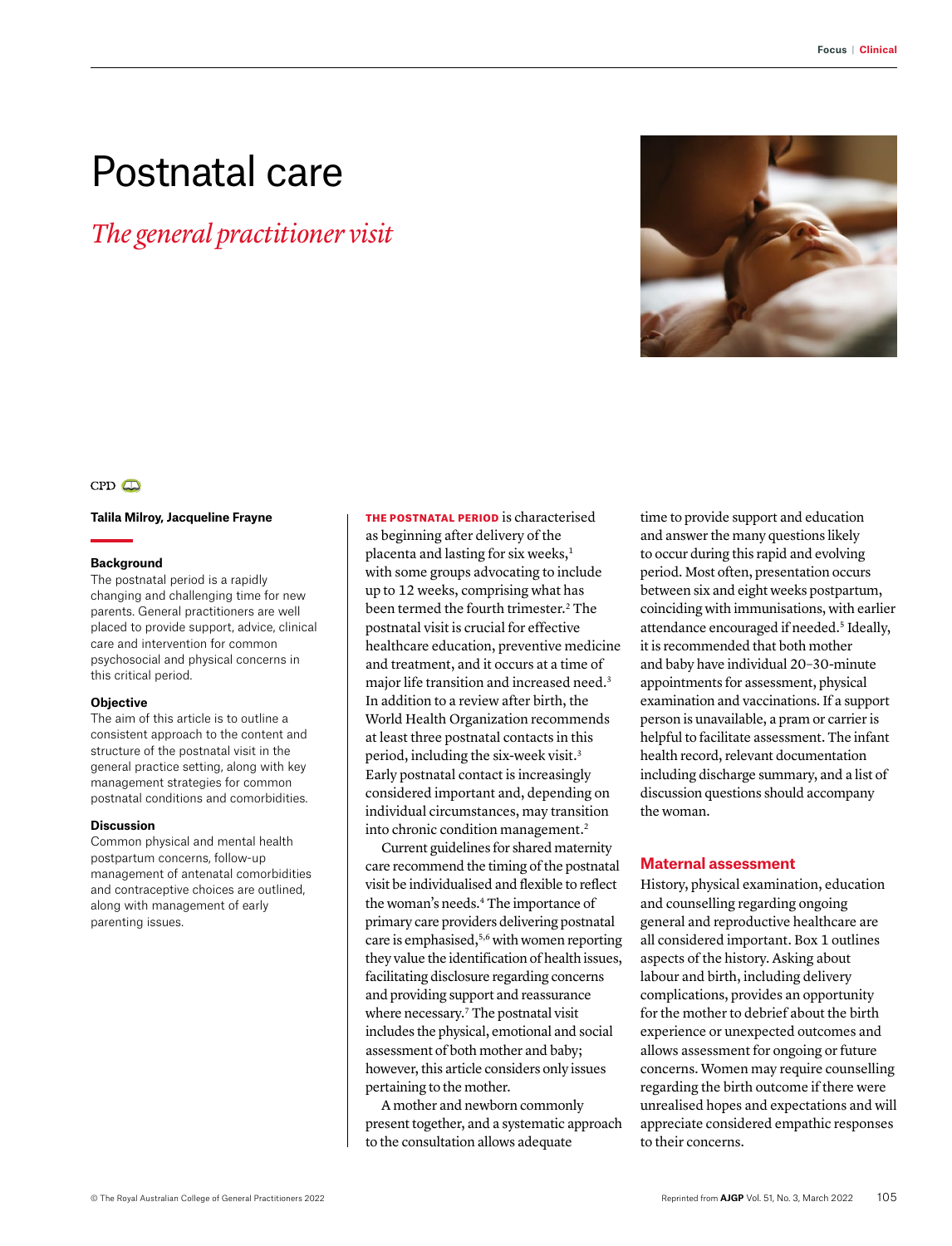# **Box 1. History-taking in the postnatal period**

- Pregnancy complications
- Labour and mode of delivery
- Perineal tears
- Bowel and bladder issues
- Immediate postnatal complications
- Length of hospital stay
- Breast concerns pain with feeding, infant attachment, nipple damage
- Sleep
- Home situation/relationship concerns
- Maternal concerns about the infant
- Mental health assessment
- Sexual health, contraception and future pregnancy planning
- Immunisation status: enquire if antenatal pertussis was given; check rubella immunity status (measles, mumps and rubella vaccine should be offered if the patient is not immune)
- Resus status: if rhesus negative, ask whether Anti-D was recommended or given

# **Follow-up of antenatal comorbidity**

Appropriate medical record documentation and follow-up of antenatal comorbidity is key to improving long-term health outcomes of women after childbirth. Hypertensive diseases in pregnancy are known to lead to consequences of cardiovascular<sup>8</sup> and renal disease.9 Similarly, women diagnosed with gestational diabetes mellitus are at 10 times progressive risk of developing type 2 diabetes in their lifetimes.<sup>10</sup> Management of postpartum thyroid disease is detailed elsewhere; however, postpartum thyroiditis is common, affecting one in 20 women.<sup>11</sup> Monitoring is required, and consideration is important given that postnatal thyroid disorders increase the risk of postnatal depression.<sup>12</sup> Table 1 outlines the recommended follow-up of common comorbidities.

# **Perinatal mental health**

Mother–infant emotional attachment begins antenatally and continues to grow in the immediate postnatal period, and it can be supported in primary care postnatal visits.13 Enquiry about feeding and settling the baby, alongside assessment of emotional and practical supports, will gain insight into a woman's home situation and infant and maternal wellbeing. If the woman is in a relationship, it is good practice to ask about the partner's adjustment to parenthood, particularly if the mother appears to be struggling with her mental health. Research indicates fathers are at significant risk of depression and anxiety in this scenario.<sup>14</sup> In addition, the diversity of family structures should be acknowledged, with mothers in same-sex or separated relationships facing unique parenting challenges that may require specific support, resource provision and communication strategies.15

Issues of perinatal mental health are addressed in separate *Australian Journal of General Practice* (AJGP) articles<sup>16,17</sup> and current guidelines;<sup>18</sup> however, it is important to remember that suicide is one

|  |  |  |  | Table 1. Follow-up of antenatal comorbidities |  |  |
|--|--|--|--|-----------------------------------------------|--|--|
|--|--|--|--|-----------------------------------------------|--|--|

| <b>Antenatal condition</b>                                    | <b>Follow-up advice</b>                                                                                                                                                                                  | Useful resources                                                                                                                                                                                                                                                             |  |
|---------------------------------------------------------------|----------------------------------------------------------------------------------------------------------------------------------------------------------------------------------------------------------|------------------------------------------------------------------------------------------------------------------------------------------------------------------------------------------------------------------------------------------------------------------------------|--|
| <b>Gestational diabetes</b><br>mellitus                       | OGTT at six weeks postpartum <sup>2</sup><br>OGTT every three years <sup>10</sup>                                                                                                                        | The Royal Australian College of General Practitioners -<br>Guidelines for preventive activities in general practice,<br>www.racqp.org.au/download/Documents/Guidelines/<br>Redbook9/17048-Red-Book-9th-Edition.pdf                                                           |  |
|                                                               |                                                                                                                                                                                                          | The Royal Australian College of General Practitioners -<br>Management of type 2 diabetes: A handbook for general<br>practice, www.racgp.org.au/getattachment/41fee8dc-7f97-<br>4f87-9d90-b7af337af778/Management-of-type-2-diabetes-A-<br>handbook-for-general-practice.aspx |  |
| <b>Hypertensive disease</b><br>of pregnancy/pre-<br>eclampsia | Blood pressure check within seven days of<br>delivery and evaluation for signs of end organ<br>damage and the need for antihypertensive<br>medication <sup>2</sup>                                       | Society of Obstetric Medicine of Australia and New Zealand -<br>Guideline for the management of hypertensive disorders of<br>pregnancy, https://ranzcog.edu.au/RANZCOG SITE/media/<br>RANZCOG-MEDIA/Women%27s%20Health/SOMANZ-                                               |  |
|                                                               | Recheck at 6-8-week postnatal review                                                                                                                                                                     | Hypertension-Pregnancy-Guideline-April-2014.pdf?ext=.pdf                                                                                                                                                                                                                     |  |
|                                                               | Annual blood pressure check and regular<br>(every five years, or more frequent if indicated)<br>assessment of other cardiovascular risk factors<br>including serum lipids and blood glucose <sup>8</sup> |                                                                                                                                                                                                                                                                              |  |
| Hypothyroidism                                                | Reduce thyroxine dose to pre-pregnancy levels                                                                                                                                                            | 'Thyroid disease in the perinatal period" <sup>11</sup>                                                                                                                                                                                                                      |  |
|                                                               | Regular monitoring of TFTs                                                                                                                                                                               | NPS MedicineWise - Thyroid disorders in pregnancy and                                                                                                                                                                                                                        |  |
| Hyperthyroidism                                               | Regular monitoring of TFTs as dose reduction<br>of anti-thyroid medication may be required                                                                                                               | postpartum, www.nps.org.au/australian-prescriber/articles/<br>thyroid-disorders-in-pregnancy-and-postpartum <sup>12</sup>                                                                                                                                                    |  |
|                                                               | Consider infant monitoring                                                                                                                                                                               |                                                                                                                                                                                                                                                                              |  |
|                                                               | OGTT, oral glucose tolerance test; TFTs, thyroid function tests                                                                                                                                          |                                                                                                                                                                                                                                                                              |  |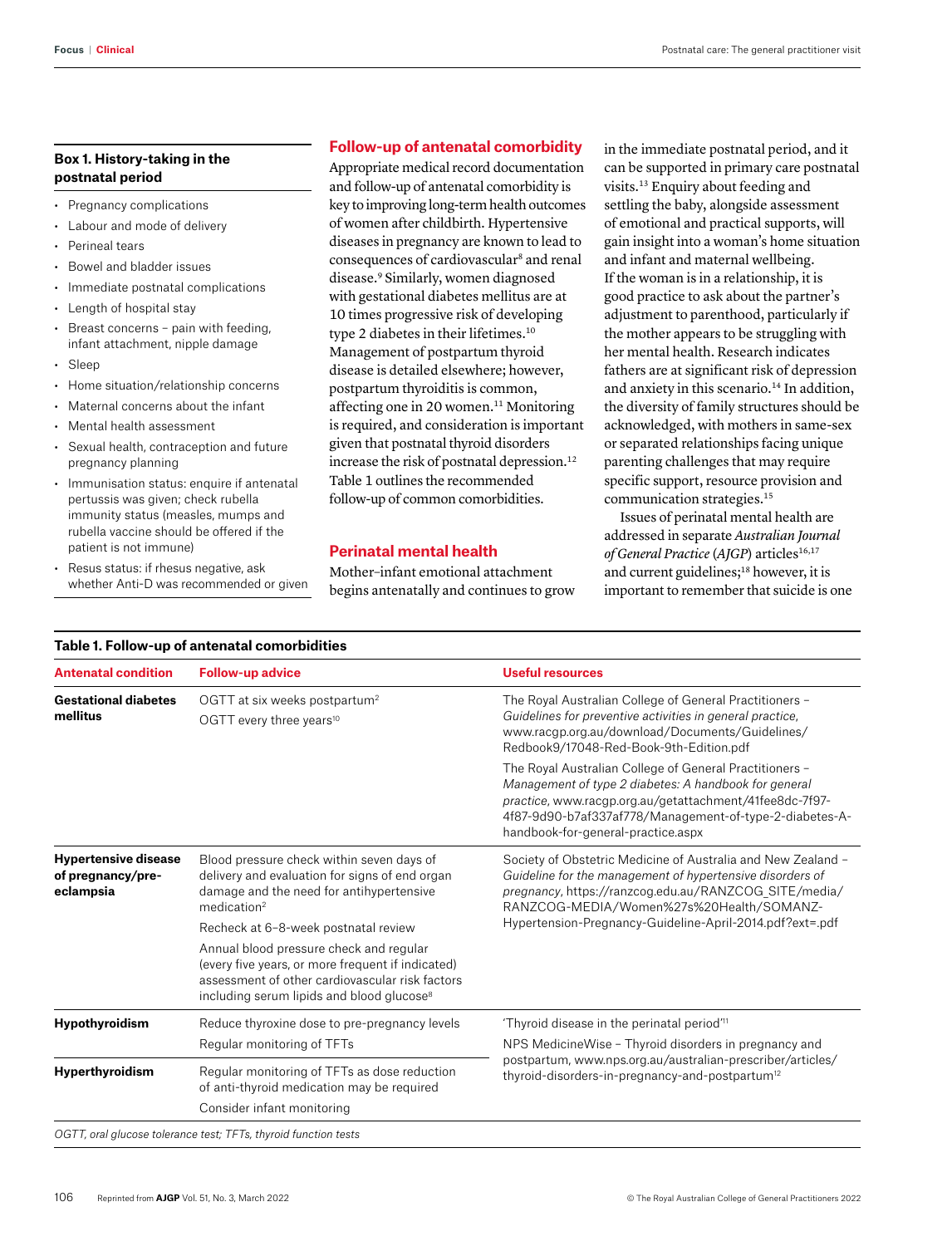of the leading causes of maternal mortality in Australia.19 Screening for past or current maternal mental health problems, using the Edinburgh Postnatal Depression Scale alongside a biopsychosocial assessment, is useful. While recognising and counselling women regarding the natural response to a highly anxiety-provoking adjustment to motherhood, it is important to identify those women at significant risk due to pre-existing mental health disorders, not just mood disorder,<sup>19</sup> as well as those with complex biopsychosocial needs such as relationship, domestic violence or trauma issues.

# **Physical examination and investigations**

Suggested physical examinations are listed in Box 2. There are essential physical examinations to be performed; others should be offered or performed if there are specific individual or delivery concerns. There are limited evidence and guidelines recommending routine postnatal investigations. Table 2 lists investigations to consider on the basis of individual presentations.

## **Management of common conditions**

Common postnatal concerns arising within the first 6–7 months postpartum are listed in Box 3,<sup>5</sup> and it is important that general practitioners (GPs) are attuned to indications for referral back to the obstetric unit responsible for the birth, especially in the first two weeks postpartum.

## **Blood loss**

Postnatal vaginal blood loss is variable and difficult to measure<sup>13</sup> but lasts 24 days on average.20 Antenatally and immediately postnatally, women should receive education regarding the expected pattern of loss and be instructed to seek medical review if lochia becomes heavy, bright red or offensive, or if clots are passed.5 Secondary postpartum haemorrhage (PPH) is defined as blood loss of >500 mL more than 24 hours after birth and up to 12 weeks postnatally.21 The differential diagnosis includes retained products, endometritis, uterine atony, haematoma or a coagulation disorder. The clinician should be alert to risk factors including operative delivery, bleeding or coagulation disorders and prolonged or precipitous labour.<sup>21</sup> It is important to examine for abdominal tenderness, uterine involution and signs of shock suggesting the need for emergency assessment.4 Secondary PPH is usually associated with endometritis. If the patient is haemodynamically stable, management may consist of empirical antibiotics and ultrasonographic assessment for retained products.22 Suitable empirical antibiotics may include amoxicillin plus metronidazole, but local guidelines should be consulted,<sup>23</sup> and cervical and high vaginal swabs should be sent for culture to direct antibiotic treatment. Clinicians may opt for inpatient management because of the need for frequent monitoring; however, if outpatient management is chosen, regular and close follow-up is required, and patients should be promptly referred

# **Box 2. Postnatal physical examination4,5,13**

#### **Essential examinations**

- Vital signs particular focus on blood pressure if there was a history of hypertensive disease in pregnancy
- **Temperature**
- Breasts nipple damage, breast lumps, areas that are firm/red/hot
- Fundal height and position/uterine involution
- Abdominal examination caesarean section wound, tenderness, divarication of rectus sheath
- Cervical screening test, if due

#### **Optional examinations depending on concerns/presentation**

- Pallor/signs of anaemia
- Pelvic floor or perineal assessment if issues or complications – check for bruising, suture healing and oedema

## **Box 3. Common postnatal concerns in the first six months2,4,16**

- Vaginal blood loss
- Perineal or caesarean section wound pain
- Tiredness/sleep patterns
- **Backache**
- Urinary symptoms
- Bowel symptoms
- Rectal bleeding/haemorrhoids
- Breast and nipple tenderness
- Mood/psychological adjustment
- Sexual problems/contraception
- Relationship issues

#### **Table 2. Postnatal investigations according to presentation2,4**

| <b>Postnatal presentation</b>                                                                              | <b>Possible investigations</b>                                       |  |
|------------------------------------------------------------------------------------------------------------|----------------------------------------------------------------------|--|
| Follow-up of pregnancy complication: gestational diabetes mellitus,<br>hypertension or thyroid dysfunction | Refer to Table 1                                                     |  |
| Iron deficiency or anaemia in pregnancy<br>Heavy uterine bleeding/postpartum haemorrhage                   | Full blood examination<br>Ferritin                                   |  |
| Suspected caesarean section wound infection                                                                | Wound swabs                                                          |  |
| Suspected retained products of conception or endometritis                                                  | Pelvic ultrasonography<br>Cervical or high vaginal swabs for culture |  |
| If overdue: cervical screen                                                                                | Cervical screening test                                              |  |
| Dysuria, dyspareunia, pelvic pain or urinary incontinence                                                  | Midstream urine microscopy, culture and sensitivity                  |  |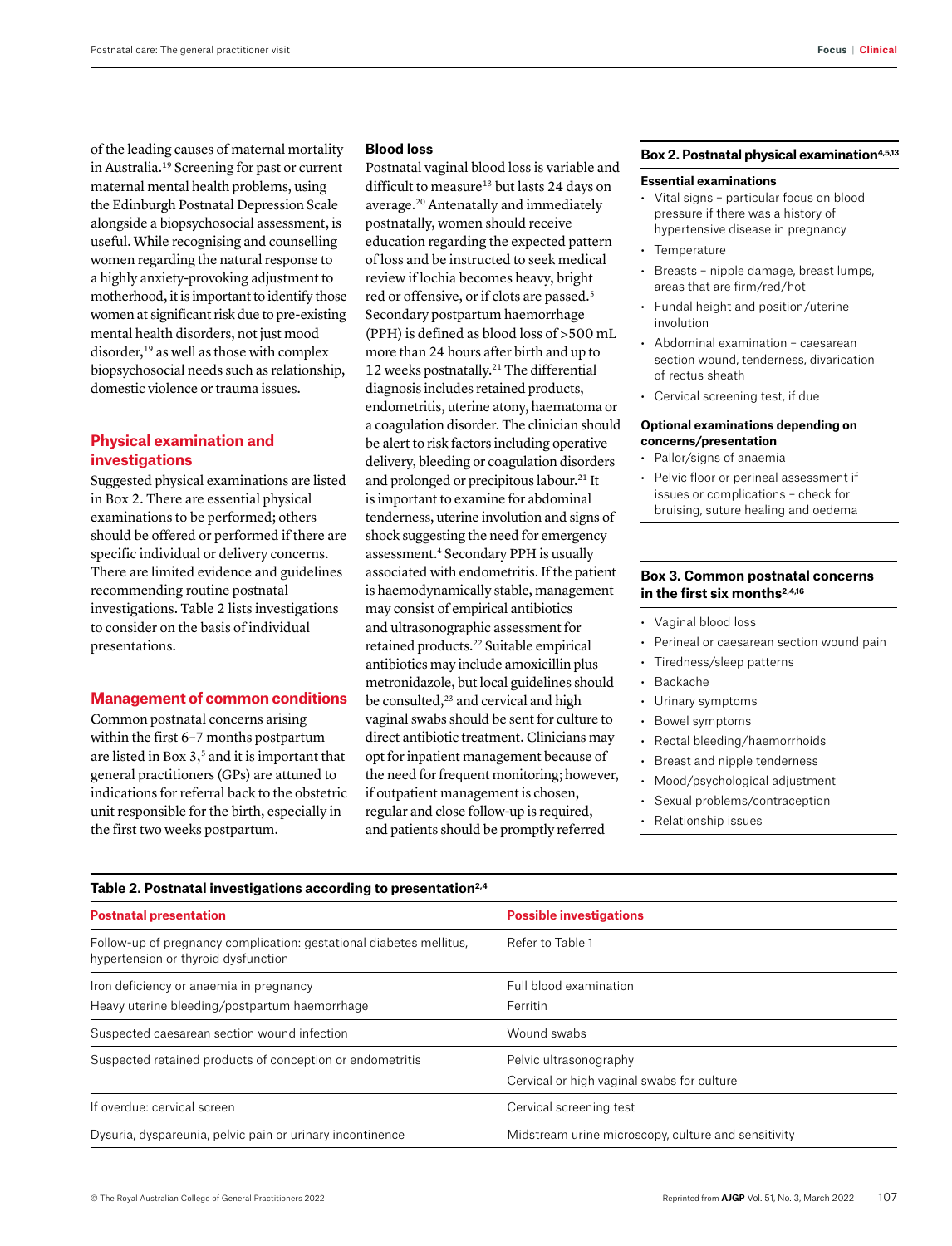| <b>Contraceptive type</b>                             | <b>Notes</b>                                                                                                                                                                                                                                                                                                                                                                                                                                                                                                                       | <b>Contraindications</b>                                                                                                                                                                                                                                                                                                                                                                                                                                   |
|-------------------------------------------------------|------------------------------------------------------------------------------------------------------------------------------------------------------------------------------------------------------------------------------------------------------------------------------------------------------------------------------------------------------------------------------------------------------------------------------------------------------------------------------------------------------------------------------------|------------------------------------------------------------------------------------------------------------------------------------------------------------------------------------------------------------------------------------------------------------------------------------------------------------------------------------------------------------------------------------------------------------------------------------------------------------|
| Options for all women, including those breastfeeding  |                                                                                                                                                                                                                                                                                                                                                                                                                                                                                                                                    |                                                                                                                                                                                                                                                                                                                                                                                                                                                            |
| Levonorgestrel intrauterine<br>device                 | • Lasts up to five years<br>• Frequent spotting or bleeding in the first 3-5 months<br>is common; thereafter, the device significantly<br>reduces menstrual bleeding<br>• High level of effectiveness<br>• Can be inserted <48 hours postpartum/immediately<br>after delivery if desired (MEC category 2)                                                                                                                                                                                                                          | · Insertion 48 hours to four weeks post delivery<br>• Current breast cancer, or breast cancer within<br>the past five years<br>· Ischaemic heart disease or stroke<br>• Unexplained vaginal bleeding<br>• Gestational trophoblastic disease<br>• Cervical, endometrial or ovarian cancer<br>• Distortion of uterine cavity (eg large fibroids)<br>• Current pelvic inflammatory disease<br>• Chlamydial or gonorrhoeal infection<br>• Severe liver disease |
| Contraceptive implant<br>Copper intrauterine device   | • Can be inserted immediately postnatally<br>• Unpredictable bleeding patterns are common;<br>one in five women may experience amenorrhoea<br>• Lasts up to three years<br>• High level of effectiveness, especially if inserted<br>immediately after delivery<br>• Can be inserted <48 hours postpartum/immediately<br>after delivery if desired<br>• After 48 hours, insertion should be delayed until<br>28 days after childbirth<br>$\cdot$ Can last up to 10 years<br>• Increased risk of pelvic infection in the three weeks | • Personal history of, or current, breast cancer<br>• Development of ischaemic heart disease,<br>stroke or transient ischaemic attack during use<br>• Unexplained vaginal bleeding<br>• Severe liver disease<br>• Structural uterine abnormalities<br>• Caution in those with a history of<br>dysmenorrhoea or high risk of sexually<br>transmissible infections                                                                                           |
| Progesterone-only oral<br>contraceptive pill          | after insertion<br>• Does not reduce breastmilk production<br>• Can be started immediately postnatally<br>• Counsel women on strict dosing timing to improve<br>efficacy and that the pills are taken continuously<br>(no sugar pills)                                                                                                                                                                                                                                                                                             | • Breast cancer<br>• Unexplained vaginal bleeding<br>• Severe liver disease                                                                                                                                                                                                                                                                                                                                                                                |
| Depot contraceptive injection                         | • Can be used in the immediate postnatal period<br>• Administered intramuscularly every 12 weeks<br>• Not recommended as first line for women aged<br><18 years or >45 years<br>• May be associated with weight gain<br>• May have delayed return to fertility of<br>12-18 months<br>• Up to 70% of women develop amenorrhoea<br>by 12 months                                                                                                                                                                                      | • Personal history of, or current, breast cancer<br>• Past/current history of ischaemic heart<br>disease, stroke or transient ischaemic attack<br>• Multiple risk factors for cardiovascular disease<br>• Hypertension with vascular disease<br>• Unexplained vaginal bleeding<br>• Severe liver disease                                                                                                                                                   |
| Barrier methods: male or<br>female condoms, diaphragm | • Can be safely used immediately postpartum<br>• Condoms, with typical use, have a high failure rate<br>• Women choosing to use a diaphragm should be<br>advised to wait at least six weeks after childbirth<br>before having it fitted because the size of the<br>diaphragm required may change as the uterus returns<br>to normal size                                                                                                                                                                                           | · Diaphragm: <6 weeks postpartum                                                                                                                                                                                                                                                                                                                                                                                                                           |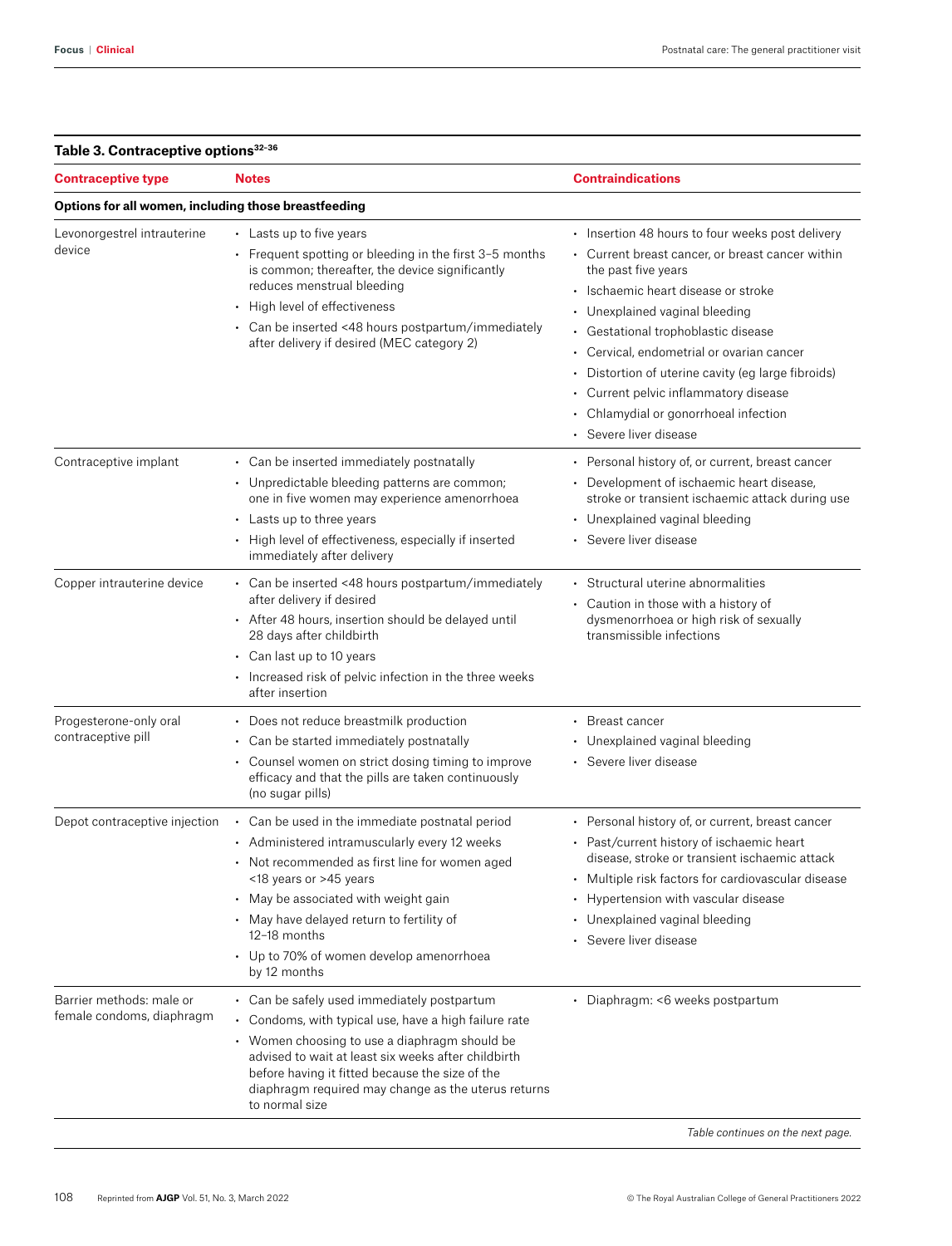| <b>Contraceptive type</b>                                        | <b>Notes</b>                                                                                                                                                                                                                                                                   | <b>Contraindications</b>                                                                                                                                                                                                                           |
|------------------------------------------------------------------|--------------------------------------------------------------------------------------------------------------------------------------------------------------------------------------------------------------------------------------------------------------------------------|----------------------------------------------------------------------------------------------------------------------------------------------------------------------------------------------------------------------------------------------------|
| Options for those exclusively formula feeding                    |                                                                                                                                                                                                                                                                                |                                                                                                                                                                                                                                                    |
| Combined oral<br>contraceptive pill                              | • Counsel women on risks and signs of venous<br>thromboembolism, missed pills management<br>and factors affecting efficacy<br>• Generally safe to use if >6 months postpartum<br>and breastfeeding (MEC category 2)                                                            | • Breastfeeding or immediate postnatal period<br>(first 21 days)<br>• Significant risk factors for arterial disease<br>• Migraine with aura<br>Diabetes with vascular complications<br>• Uncontrolled hypertension<br>• Smoker and aged > 35 years |
| Etonogestrel with<br>ethyinylestradiol-releasing<br>vaginal ring | • Can be used once the mother feels comfortable<br>inserting it from >4 weeks postpartum<br>• Common side effects include vaginitis, change<br>in vaginal discharge or irregular bleeding<br>• Women should check for the ring regularly to ensure<br>it has not been expelled | $\cdot$ <4 weeks postpartum<br>• Anatomical deformation of uterus                                                                                                                                                                                  |

# **Table 3. Contraceptive options32–36 (Cont'd)**

to the emergency department if there are additional or ongoing concerns.

## **Pain**

Afterpains following birth are common, as is pain associated with perineal repairs or caesarean section. Women are generally given analgesic advice in hospital and should not require any regular analgesia at review. However, women may present earlier specifically for management of pain. Ibuprofen and paracetamol are appropriate, effective first-line options for postnatal pain, and women should be counselled about their safety in breastfeeding.24 Aspirin should be avoided in women who are breastfeeding because of the increased infant risk and absorption, and opioids are generally inappropriate in the primary care and postnatal setting because of their established risks.<sup>24</sup> It is prudent to optimise the use of first-line oral analgesics with local pain relief options such as perineal icepacks, nonsteroidal anti-inflammatory drug (NSAID) gels, haemorrhoid creams and heat packs.

# **Tiredness and fatigue**

Tiredness and fatigue are the most common problems identified by new mothers and can be a source of stress affecting mood and cognitive function.25 Consideration of screening for common

postnatal conditions such as anaemia, postpartum depression and thyroid disorders is essential. However, the time taken for infants to establish regular circadian rhythms is variable, and new parents require realistic expectations about sleep disruption and self-management of their own sleep needs.<sup>25</sup> Several strategies may help, including close maternal attachment and exposure to light and dark cues to assist with establishing infant sleep patterns, with no evidence supporting the use of formula feeding to improve sleep.25 In addition to self-care techniques, daytime naps, exercise and early bedtimes may be useful suggestions for some new parents in coping.25 Getting help with managing workload, though sometimes difficult for new mothers,<sup>26</sup> is ideal. General advice regarding adequate dietary and fluid intake, encouraging use of social and professional supports – such as Maternal and Child Health nurses and parenting groups – and identifying underlying anxieties and stress are important.

## **Breastfeeding**

Although this issue is discussed in separate AJGP articles,<sup>27-29</sup> it is important to remember the vital role of GPs in providing education and promoting and supporting women in their choices to breastfeed or not. It is appropriate to discuss drug and

alcohol use while breastfeeding. Although no alcohol use is recommended when breastfeeding, apps such as Feed Safe can be downloaded to reduce harm to infants from alcohol exposure. LactMed can also be a valuable resource for GPs when considering the risk of medication exposure to breastfeeding mothers.

# **Sexual health, contraception and future pregnancy planning**

Relationships and changes in libido and intimacy are important, with women wanting information, support and reassurance from primary care professionals regarding intimacy and sexual satisfaction following childbirth.<sup>30</sup> Sexual morbidity – in the form of dyspareunia, loss of libido and vaginal dryness – is especially common in the first three months postpartum, and the type of delivery, instrumentation and perineal damage contribute significantly.<sup>31</sup> Information regarding expectations of perineal healing and altered continence is often appreciated, especially if women are embarrassed to raise the issue themselves*.*  Recommendations regarding vaginal lubricants or prescription of vaginal oestrogen, graduated resumption of sexual activity, advice for coping with changes in intimate relationships and pelvic floor physiotherapy referral are often welcomed,